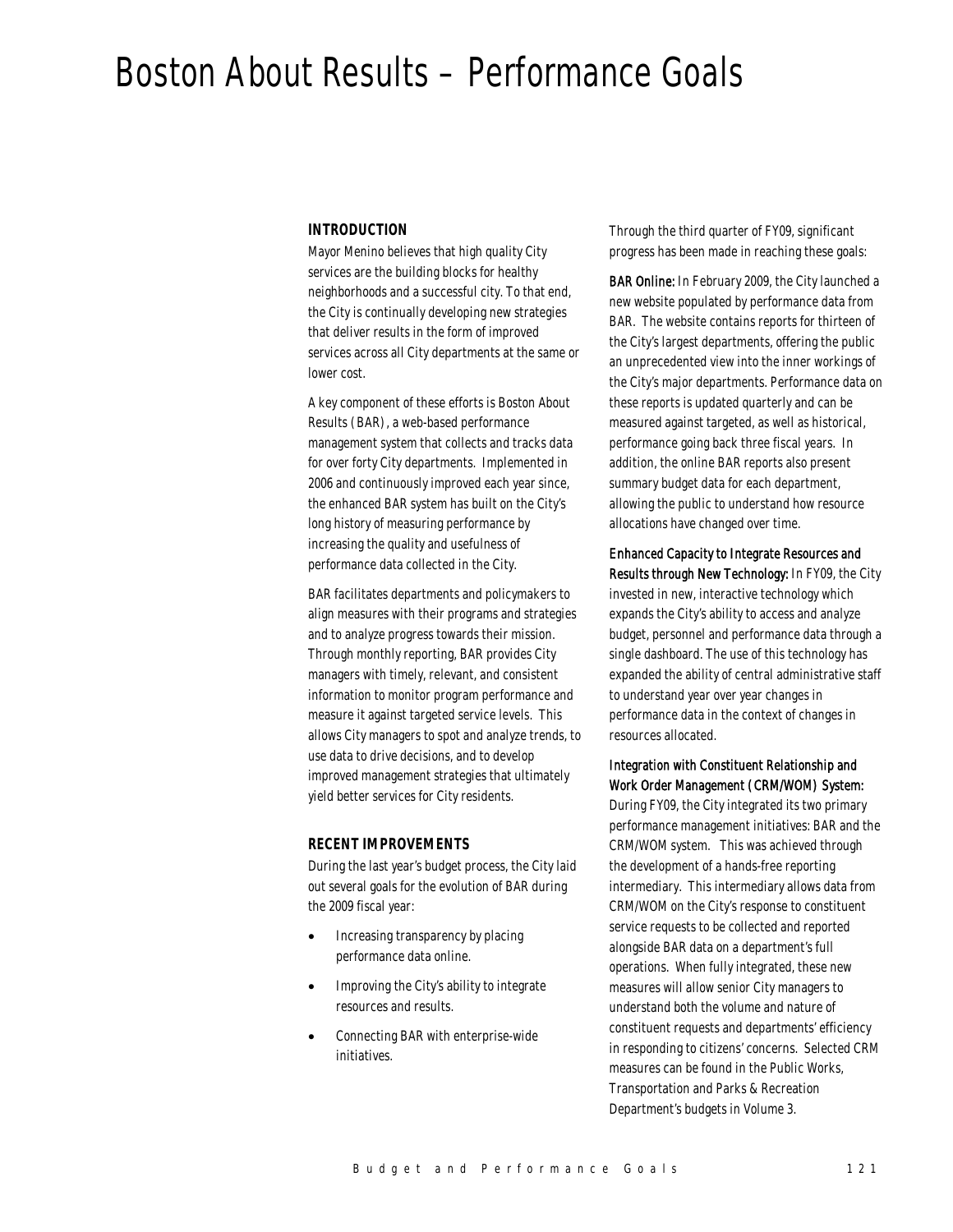As the City's delivery of services continues to evolve and improve, so too does BAR. Each year, BAR is refined to incorporate measures from new program initiatives and to improve the quality, consistency, and meaningfulness of the performance data citywide.

#### Increased Use of Cross-Departmental Scorecards:

In the past year, several cross-departmental initiatives have taken advantage of BAR's ability to consolidate performance data from several different departments on a single scorecard. To that end, cross-departmental scorecards have been developed to measure the City's progress in achieving its goals in managing climate change and decreasing lost time citywide.

Improved Measures: For FY10, BAR has been updated with improved measures across many of the City's departments. Through the budget process, each department is given the opportunity to revise its measures to better reflect its strategies and gauge its performance. During the FY10 budget process, significant updates were made to the performance measures for the Boston Public Schools, Department of Neighborhood Development, Boston Centers for Youth and Families, and the Management Information Services Department.

In addition, the system was updated with several new administrative measures. Administrative measures are a subset of measures that share a common methodology and structure, facilitating cross-departmental comparisons of key administrative trends such as diversity and lost time. During the past year, additional administrative measures on electricity and natural gas consumption and vehicle fleet size were added.

#### *OVERARCHING GOALS*

In addition to strengthening management at the departmental level, BAR also allows the City to make progress on several overarching goals for better city management

Focusing on the Mission: BAR is about helping departments, and the City, focus on a core mission: providing high quality services to City residents. Within departments, BAR allows managers to make better decisions that are directly tied to performance data and strategies. For issues that cross multiple departments, or are affected by outside forces, BAR allows senior City managers to track results from many departments or data sources through a single portal.

#### Improving Accountability and Transparency:

Above all, BAR represents a citywide effort to collect meaningful performance data to inform internal accountability efforts, as well as to communicate to the public about service levels. BAR is used internally to evaluate the effectiveness of programs, initiatives and staff, and also populates the City's new Boston About Results website at: www.cityofboston.gov/BAR.

Strategic Resource Planning: Boston About Results is an integral part of the City's strategic resource planning process, an effort which ties decisions about funding to analysis of past and projected performance results. In a time of limited resources, BAR serves as a key tool to measure the value of past and future City investments.

## *BAR IN PRACTICE*

Performance results are updated in BAR monthly by administration staff or division/program managers in each department. To help achieve the overarching goals listed above, the data submitted to BAR is analyzed in a number of ways.

This analysis informs a regular high-level review of departmental key performance indicators, which consist of the department's most important performance measures. Reports are presented quarterly to the Mayor and his Cabinet and are used in departmental performance reviews with the Mayor's Office and senior managers in the Office of Administration and Finance.

Finally, data from BAR is used in the budget planning and approval process. When setting a department's budget, projected service delivery outcomes are compared to prior year results, informing policy discussions with the Mayor . Resource allocation for the upcoming year are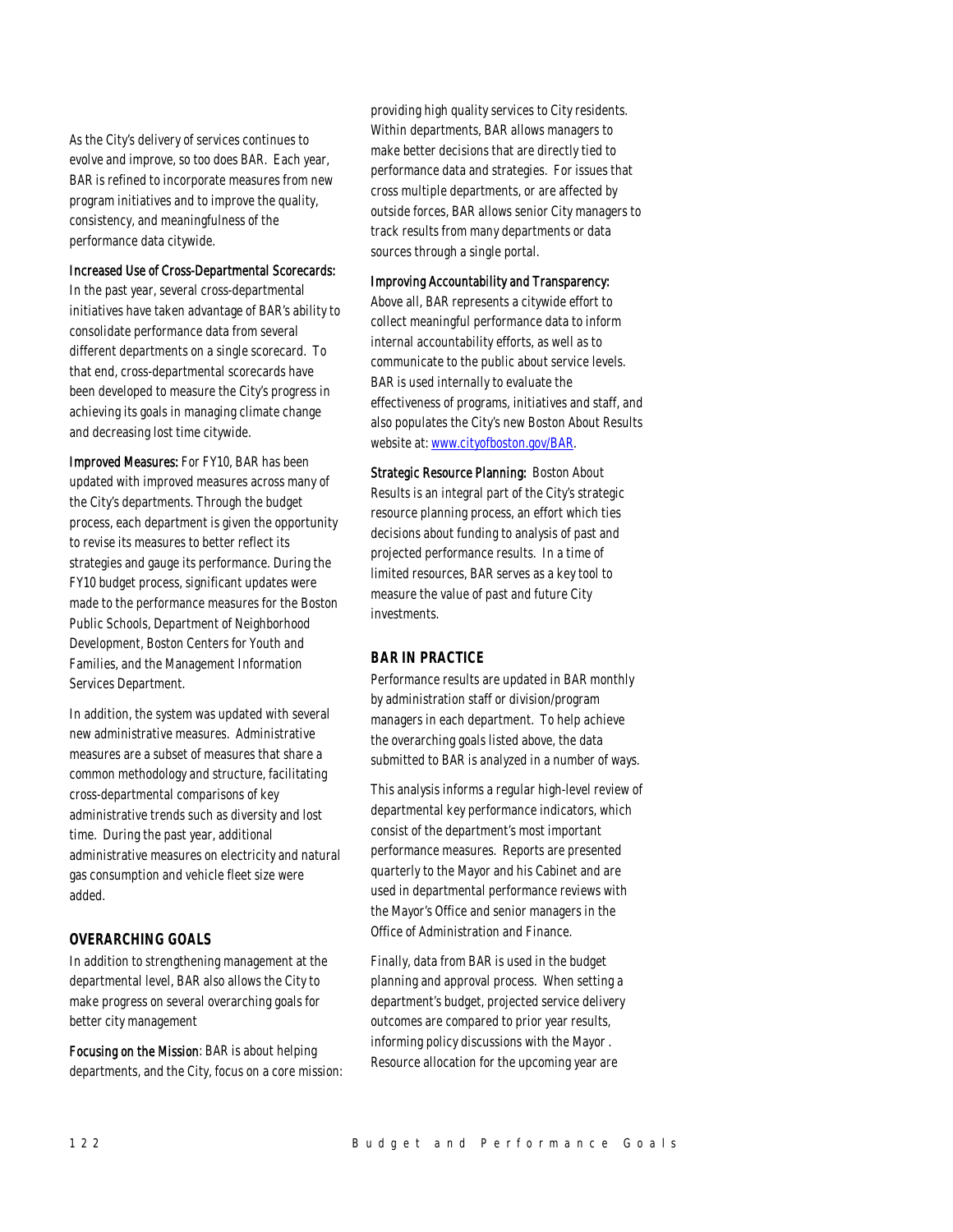used to set targeted service levels against which departments' performance is measured.

### *CONTINUOUS PLANNING CYCLE*

#### *Budget Development and Approval*

The performance system is part of a continuous planning and review cycle which integrates goal setting, program budgeting, monthly performance reporting, and financial tracking.

The cycle begins with departments preparing budgets within the financial parameters established. During the annual budget planning process, departments are required to develop and report performance measures indicating the planned and actual results supported by available resources. By redesigning business processes to increase operational efficiency or realigning programs to enhance service delivery, the City adapts itself to the diverse needs of its citizenry.

Funding requests and projected service delivery outcomes are informed by prior year results and help frame a series of policy discussions held with the Mayor. Tradeoffs under alternative service delivery options may be analyzed, with the end result a recommended budget submitted to the City Council for public deliberation.

The final approved budget marks the Mayor's commitment to provide the citizens of Boston with a comprehensive plan to deliver the highest level of service.

#### *Budget Accountability*

Budget implementation follows City Council approval. Throughout the year, budget expenditure monitoring is informed by performance data. Financial and operational performance is monitored against the established budget plan and expected service levels, utilizing monthly revenue and expenditure variance reports and data from BAR to ensure accountability for performance. Policy meetings with the Mayor may be held mid-year to take a comprehensive look at front-line agency performance to ensure that departmental strategy is delivering actual results.

| <b>Key Budget Dates/Requirements</b>                                       |                                        |  |
|----------------------------------------------------------------------------|----------------------------------------|--|
| <b>Action Required</b>                                                     | City Charter (FY10<br>Dates)           |  |
| Departments proposed budgets<br>to Office of Budget                        | No Requirement                         |  |
| Management                                                                 | (12/31/2008)                           |  |
| School Superintendent's<br>proposed budget to School                       | Ch. 613 Acts of 1987                   |  |
| Committee on or before 1st<br>Wednesday in March                           | (2/4/2009)                             |  |
| Mayoral meetings with<br>Departments to discuss                            | No Requirement                         |  |
| funding, policy, and<br>performance                                        | (February – March)                     |  |
| School Committee action<br>taken on budget on or before                    | Ch. 613 Acts of 1987                   |  |
| 4 <sup>th</sup> Wednesday in April                                         | (3/25/2009)                            |  |
| Mayor's budget submitted to<br>City Council on or before 2 <sup>nd</sup>   | Ch. 190 Acts of<br>1982, as amended by |  |
| Wednesday in April                                                         | Ch. 701 Acts of 1986                   |  |
|                                                                            | (4/8/2009)                             |  |
| Public Hearings held prior to<br>budget adoption                           | No Requirement                         |  |
|                                                                            | (April – June)                         |  |
| City Council action on budget<br>on or before 2 <sup>nd</sup> Wednesday in | Ch. 190 Acts of<br>1982, as amended by |  |
| June                                                                       | Ch. 701 Acts of 1986                   |  |
|                                                                            | (6/10/2009)                            |  |
| Mayor's approval of budget<br>adopted by City Council on or                | No Requirement                         |  |
| before July 1, 2009 (FY10)                                                 | (6/30/2009)                            |  |

#### *CONTINUAL IMPROVEMENT*

In FY10, the City will to continue to expand its ability to manage by data and seek efficiencies through several improvements:

#### Improvements to BAR Materials Accessible Online:

In the coming fiscal year, the City plans to enhance the quality and amount of performance data it makes available through www.cityofboston.gov/BAR.

### Further Integration of Data from Citywide

Management and Financial Systems: Building on the successful integration of data from the CRM/WOM system, the City will continue to build automated reporting tools between other citywide management and financial systems and BAR.

#### Tracking and Communicating Results of the American Recovery and Reinvestment Act (ARRA)

of 2009: In FY10, the City will develop new measures and scorecards to track and communicate about the City's use of ARRA funds.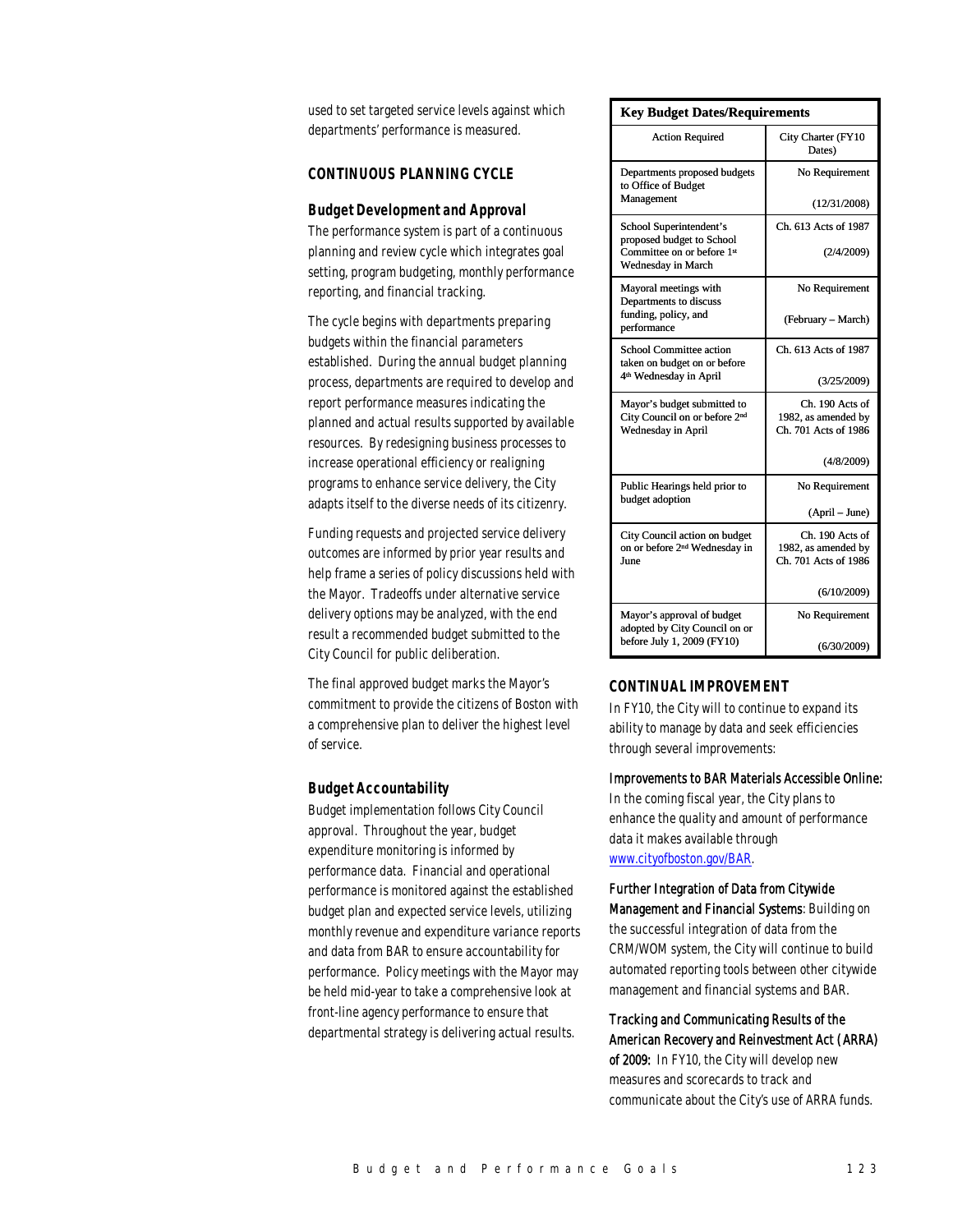These measures and scorecards will be used to publish regular updates about the impact of ARRA in Boston, available on the City's recovery website at: www.cityofboston.gov/recovery

Greater Usage of BAR Performance Data throughout all Levels of City Government: In the upcoming fiscal year, the City will continue to expand the uses of BAR throughout its entire organization, both at a senior level by expanding on the presentation of BAR performance data at Mayoral Cabinet meetings, and also within departments by developing measures and scorecards that facilitate stronger management. In addition, the City will develop new ways to track

and achieve progress on the citywide priorities, which are set forth in the FY10 Budget.

124 Budget and Performance Goals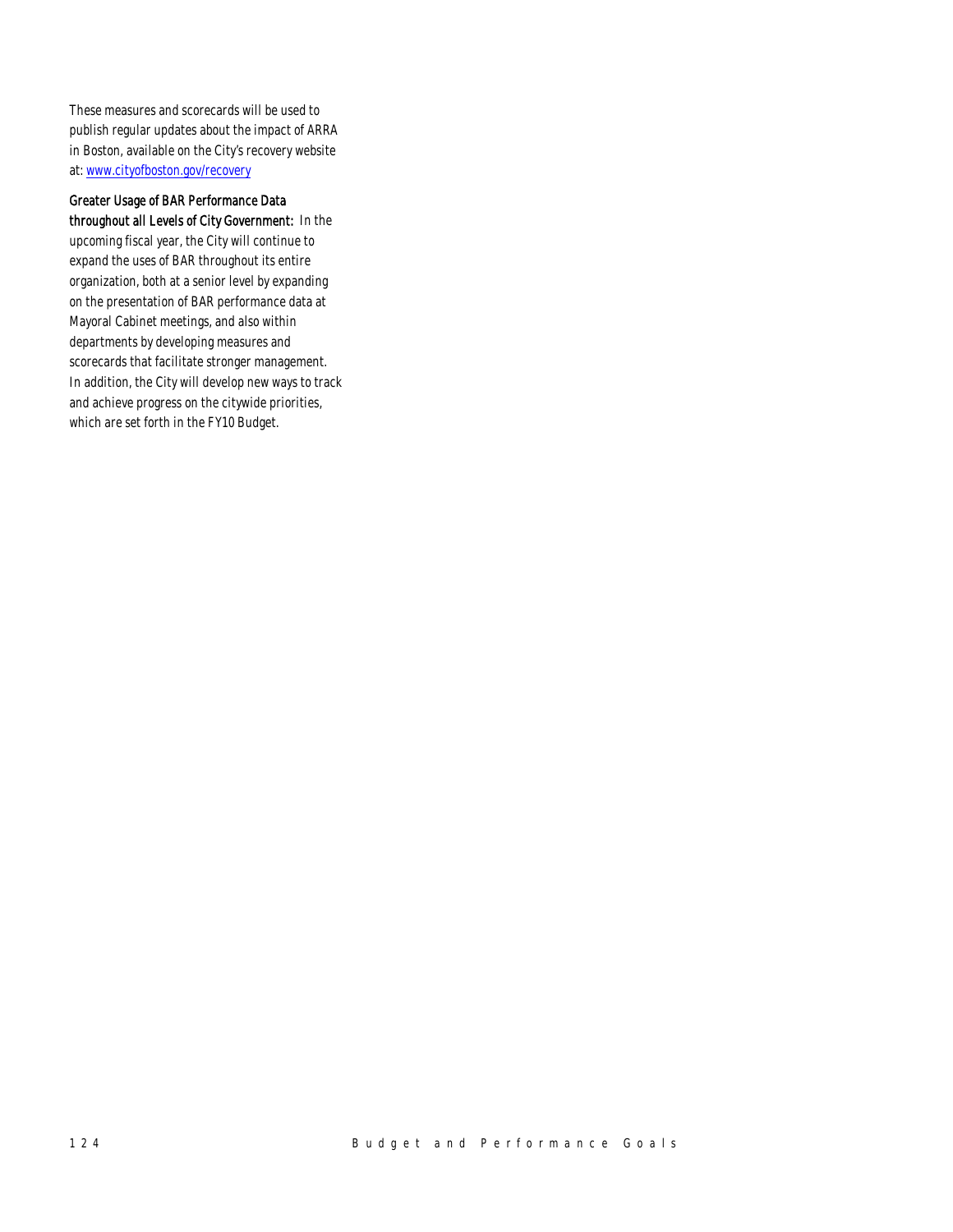## Investing In Youth

The City of Boston wants every child to develop to her or his fullest potential. To achieve this goal, the City seeks to offer full a continuum of programming from birth to college.

| <b>Measure Name</b>                                                                                                                                                                                     | Department                                             | FY10 Target |
|---------------------------------------------------------------------------------------------------------------------------------------------------------------------------------------------------------|--------------------------------------------------------|-------------|
| Strategy: Thrive In Five – Ensure that children between birth and five are set up for success by the time they reach<br>kindergarten.                                                                   |                                                        |             |
| % of Babies who are Low Birth Weight                                                                                                                                                                    | <b>Public Health</b><br>Commission                     | 9.6%        |
| % of Active Clients in BPHC's Healthy Baby/Healthy Child Program with a Medical Home<br>that Provides Comprehensive and Culturally Effective Primary Care                                               | Public Health<br>Commission                            | 98%         |
| % of Nationally Accredited Early Childhood Education Programs Across the City                                                                                                                           | Schools                                                | 50%         |
| % of Children Performing At, or Above, Age Norm on the Peabody Picture Vocabulary Test<br>% 1 <sup>st</sup> Graders Scoring at or Above District Benchmark on Dynamic Indicators of Basic Early         | Schools                                                | 30%         |
| Literacy Skills (DIBELS)                                                                                                                                                                                | Schools                                                | <b>TBR</b>  |
| Strategy: K-12 Acceleration Agenda – Provide a strong school system that focuses on high academic achievement and<br>graduation for all.                                                                |                                                        |             |
| Daily Student Attendance % - System Wide                                                                                                                                                                | Schools                                                | <b>TBR</b>  |
| 3 <sup>rd</sup> Grade Reading: MCAS English Language Arts (ELA) % Proficient & Advanced                                                                                                                 | Schools                                                | 59%         |
| $8^{\rm th}$ Grade Math: % B or Better on 8th Grade Math Final Exam                                                                                                                                     | Schools                                                | 45%         |
| On Track For Graduation: % 10th Graders Passing ELA, Math, and Science as Part of<br><b>Graduation Requirement</b>                                                                                      | Schools                                                | 66%         |
| Strategy: Community Learning – Align the assets and programs of schools, libraries and community centers so that children<br>have a seamless network of engaging development program and caring adultss |                                                        |             |
| Children Using Library Cards                                                                                                                                                                            | Library                                                | 65,000      |
| Teens Using Library cards                                                                                                                                                                               | Library                                                | 26,000      |
| <b>Community Center Visits</b>                                                                                                                                                                          | <b>Boston Centers for</b><br><b>Youth and Families</b> | 3,000,000   |
| Youth Engaged by Streetworkers                                                                                                                                                                          | <b>Boston Centers for</b><br>Youth and Families        | 20,000      |
| Strategy: College Readiness & Completion - Prepare youth to tackle the academic challenges of college to increase college<br>matriculation and completion.                                              |                                                        |             |
| 4-Year Cohort High School Graduation Rate-System Wide                                                                                                                                                   | Schools                                                | 66%         |
| % High School Students Enrolled in Advanced Placement Courses                                                                                                                                           | Schools                                                | 30%         |
| <b>Combined Average SAT Score</b>                                                                                                                                                                       | Schools                                                | 1,480       |
|                                                                                                                                                                                                         |                                                        |             |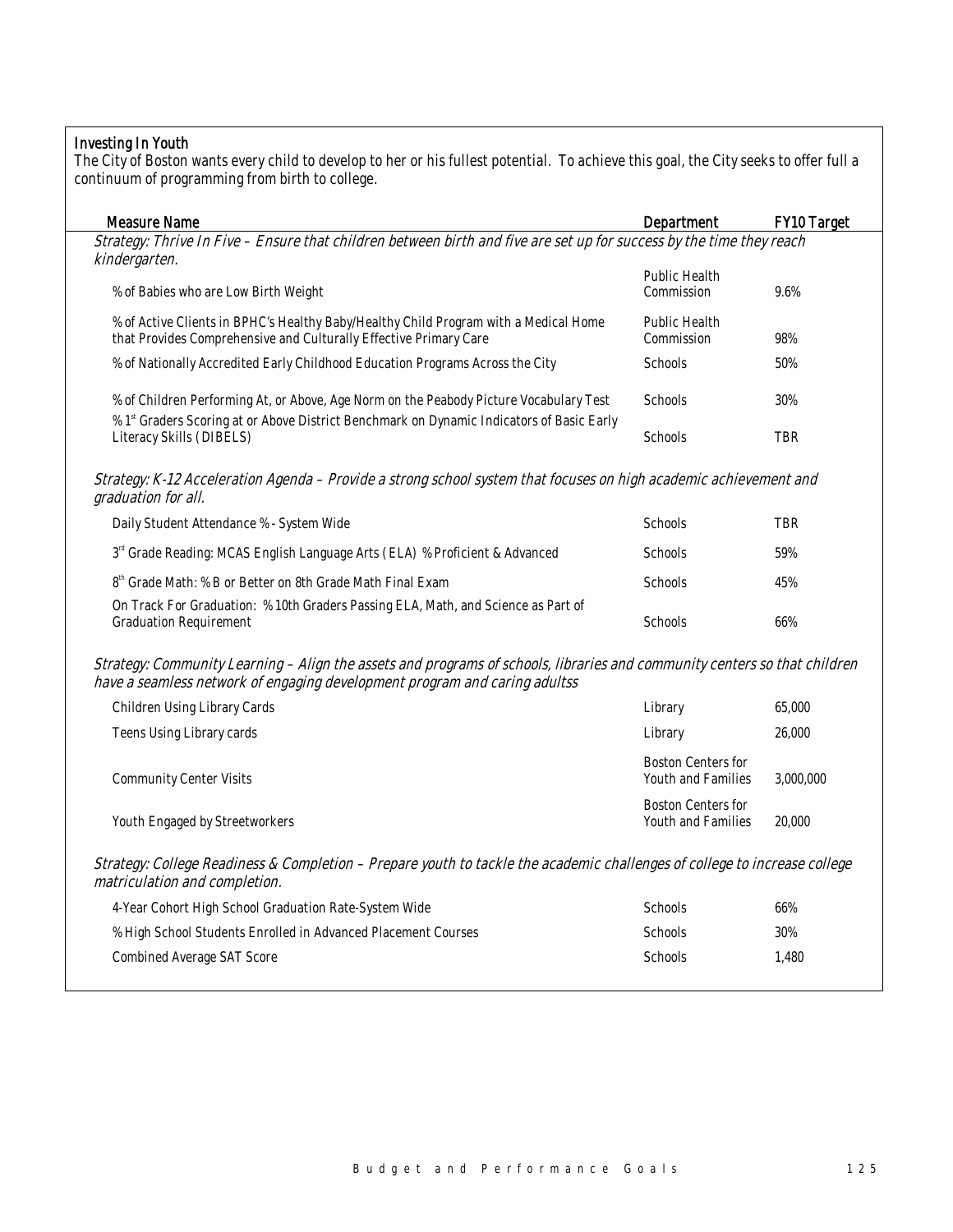## Improving Our Neighborhoods

The City of Boston wants every person and every family to have safe, healthy, and vibrant place to call home. To achieve this goal, the City – leveraging community partnerships and new technologies – focuses on improving the components of strong neighborhoods.

| <b>Measure Name</b>                                                                                                                                                         | Department                                     | <b>FY10 Target</b> |
|-----------------------------------------------------------------------------------------------------------------------------------------------------------------------------|------------------------------------------------|--------------------|
| Strategy: Public Safety - Ensure that Boston provides safe streets and the rapid responses to crisis - the foundation most<br>critical for neighborhoods to form community. |                                                |                    |
| # of Part 1 Crimes                                                                                                                                                          | <b>Police Department</b>                       | 28,809             |
| Fires Responded To                                                                                                                                                          | Fire Department                                | 4,510              |
| Calls responded to in under 4 minutes                                                                                                                                       | <b>Fire Department</b>                         | 50,115             |
| Civic Participation - Boston Residents Completing Emergency Preparedness -related<br>training                                                                               | Public Health<br>Commission                    | 400                |
| Strategy: Basic City Services – Maintain attractive and accessible streets and public spaces                                                                                |                                                |                    |
| Civic Participation - Total Calls to Mayor's 24 Hour Constituent Service Center                                                                                             | Mayor's Office of<br>Public Information        | 225,000            |
| % of Constituent Service Requests Completed On Time (Within Service Level Agreement)                                                                                        | Mayor's Office of<br><b>Public Information</b> | 80%                |
| Civic Participation - # of Volunteers Participating in Boston Shines                                                                                                        | Office of<br>Neighborhood<br><b>Services</b>   | 7,140              |
| Locations Receiving Graffiti Removal                                                                                                                                        | Property<br>Management                         | 1,350              |
| % of Caller Service Requests with a Customized Work Order                                                                                                                   | Mayor's Office of<br>Public Information        | 85%                |

Strategy: Environment – Improve the environment of the city to reduce costs, increase health, and do our share in the global effort to address climate change.

| City GHG Emissions from Utilities | Environment        | TBR        |
|-----------------------------------|--------------------|------------|
| City GHG Emissions from Vehicles  | Environment        | <b>TBR</b> |
| Recycling Diversion Rate          | Public Works       | 18%        |
| <b>Street Trees Planted</b>       | Parks & Recreation | 400        |

Strategy: Public Health – Raise the health of all Boston residents through health regulation, information, and services.

| Median Response Time for Priority 1 Emergency Medical Service Calls | Public Health<br>Commission | 6 mins |
|---------------------------------------------------------------------|-----------------------------|--------|
| Medical Ride Requests for Seniors                                   | <b>Elderly Commission</b>   | 27,500 |
| Compliance Rate for Youth Access Regulation Among Tobacco Retailers | Public Health<br>Commission | 90%    |